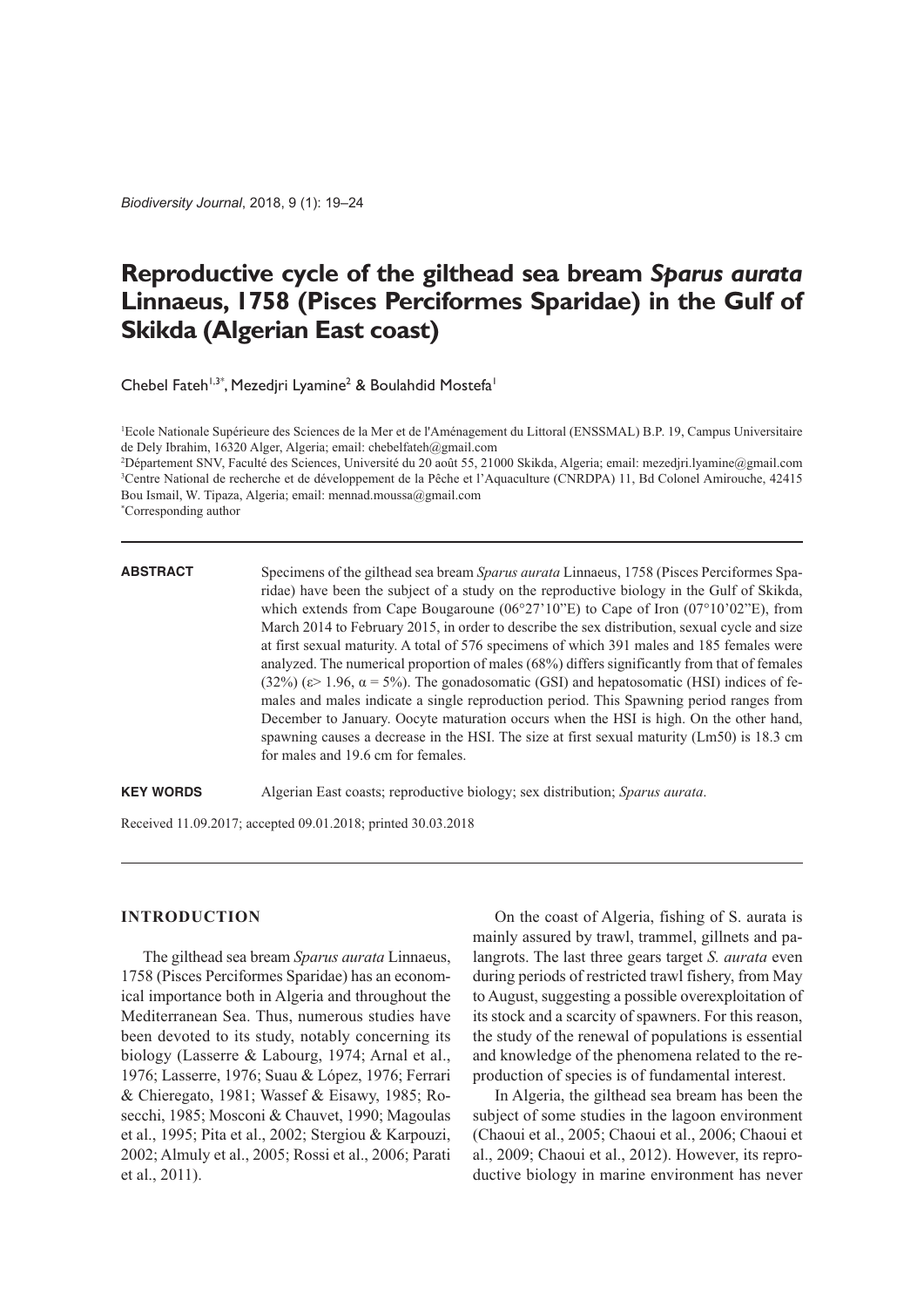been studied. In our research on the biology of S. aurata from the catches of the Gulf of Skikda (Algeria), it is important to characterize its reproductive cycle.

The present work aims to better know the different phases of the reproductive cycle of *S. aurata* and to determine its size at first sexual maturity in a natural environment.

# **MATERIAL AND METHODS**

Sampling of this study was possible thanks to the catches of the commercial fishing fleet of the Gulf of Skikda (Algeria) (Fig. 1). Sampled specimens of the gilthead sea bream come from private trawlers. During the period from March 2014 to February 2015, a total of 576 specimens were collected (391 males and 185 females).

For each specimen sampled, sex and total length (Lt) were expressed in cm with an accuracy of 1 mm. Total weight (Wt), eviscerated weight (We), gonad weight (Wg) and liver weight (Wf) were expressed in g with an accuracy of 0.01 g and recorded. The hermaphrodite individuals in the process of sex change are characterized by sex of which the gonad is the most developed (Anonymous, 1998).

The maturity stages of the gonads were determined using the scale proposed by Hadj-Taieb et al. (2013):

Stage I (immature or sexual rest): the testes are whitish, with a round section and a few blood ves-



Figure 1. Study site: Gulf of Skikda, Algeria.

sels. The ovaries are transparent, slightly pinkish and filamentous with fine membrane; the vascularization is barely visible.

Stage II (beginning of maturation): the testes are milky white with a flat section leaving to flow no liquid into the incision. The ovaries are less transparent, better vascularized and yellowish in color; the oocytes are visible to the naked eye.

Stage III (full maturation): the testicles are more voluminous, in knife blade, leaving to flow whitish semen into incision and pressure on the abdomen. The ovaries are orange-yellow and very big; the oocytes are clearly visible with a net cytoplasmic membrane.

Stage IV (sperm emission / spawn): the testicles are big and soft, releasing milt with many lumps. The ovaries are highly vascularized with translucent ova perfectly individualized and expelled at the lesser pressure on the abdomen.

Stage V (post-emission/post-spawn): the testes are exhausted, richly vascularized, leaving to flow traces of sperm giving the organ an appearance of curdled milk. The ovaries are much vascularized, empty and flaccid, dark red, with brown spots corresponding to zones of sclerosis or atresic residual oocytes.

The sex ratio, expressed in femininity and masculinity rates (Kartas & Quignard, 1984), were determined each season:

$$
\text{maxclinity rate} = \frac{M}{F+M} \times 100,
$$
\n
$$
\text{femininity rate} = \frac{F}{F+M} \times 100,
$$

where F is the number of females and M is the number of males.

Temporal variations of gonadosomatic (GSI) and hepatosomatic (HSI) indices have been followed to describe the sexual cycle and to determine the spawning period:

$$
GSI = \frac{Wg}{We} \times 100, \text{ HSI} = \frac{Wf}{We} \times 100.
$$

The condition factor K (Postel, 1973) was used to express the fish condition according to seasons and sex. This condition factor was calculated according to the formula:

$$
K = \frac{Wt}{Lt^3} \times 100.
$$

According to Fontana & Le Guen (1969), the size of first maturity is that at which 50% of individuals are capable to reproduce. The size of first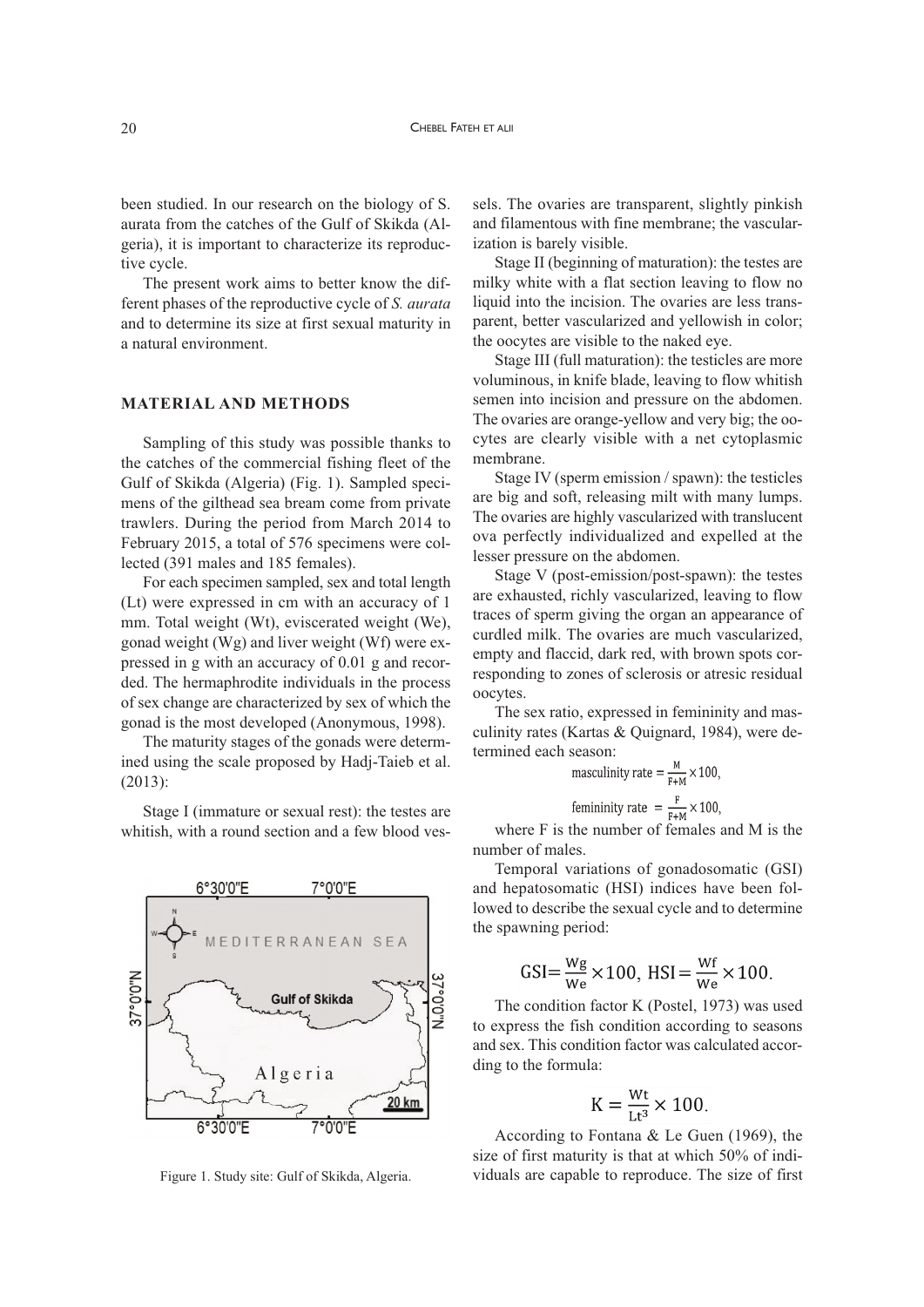maturity (Lm50) was determined for males and females. The estimate of the Lm50 was applied only on the individuals fished during the reproduction period. We calculated by sex and size class of 1 cm the percentage of mature specimens grouped from stage II of sexual maturity. A logistic function linking the proportions of mature individuals and total length was used. This function of sigmoid shape allows to follow the degree of sexual maturity according to the size and to estimate with precision the length Lm50 from the following equation (Pauly, 1980):

$$
P = \frac{1}{1 + e^{-r(Lt - Lms_0)}}
$$

with  $P =$  proportion of mature individuals; Lt = total length (cm); r being a constant.

## **RESULTS**

## *Sex ratio*

Seasonal distribution of the sexes according to the season (Table 1) shows a clear predominance of males in summer, autumn and winter ( $\varepsilon$  = 1.96,  $\alpha$  = 5%), with a maximum numerical proportion in winter. The spring season shows a sex ratio in favor of females (period of sexual rest) ( $\varepsilon$  > 1.96,  $\alpha$  = 5%). Overall, the percentage of males, which is about 68%, differs significantly from that of females (32%) (ε> 1.96,  $\alpha$  = 5%).

The distribution of the proportions of each sex according to the size is represented in figure 2. In the females, the observed sizes are between 18 and 29.3 cm while that of the males are between 17.5 and 28.7 cm. At a size less than 22 cm, the dominance is for the males then from 23 to 24 cm the females dominate. Beyond this range up to a size of 28 cm, the proportions of the males become important. At 29 cm in total length, females dominate.

#### *Gonado-somatic index*

The figure 3 shows for both sexes, maturation of the gonads starting from the month of October; the GSI value is higher than in September with values of 0.29 for males and 0.69 for females. In December, the index reaches 1.5 and 3.23 respectively; the gonads are at their maximum weight. The spawning and emissions start causing a decrease of the GSI in January and February.

#### *Hepato-somatic index*

For females, HSI reaches its peak in November with a value of 2.2, before the maturation of the ovaries. A low value is observed in February (HSI  $= 0.9$ ), from the end of the spawning period. In males, the peak of the HSI appears during the month of October, estimated at 1.15 (Fig. 4).

# *Condition factor K*

The values of the condition coefficient K are higher for males than for females (Fig. 5). In females, the K index increases significantly between spring and summer ( $\varepsilon$  = 4.55,  $\alpha$  = 5%) and then stabilizes at a maximum value of 0.46 between summer and autumn. In winter, the K index slowly and significantly decreases to 0.41 ( $\varepsilon$  = 6.96,  $\alpha$  = 5%). For the males, the K factor is stable between spring and summer seasons and then increases significantly from 0.75 to 0.79 between summer and autumn (ε = 4.45, α = 5%). In winter, K significantly decreases to 0.73 ( $\varepsilon$  = 7.73,  $\alpha$  = 5%).

#### *Size at first sexual maturity*

The results are shown graphically in the figures 6, 7. The size at first sexual maturity (Lm50) is about 18.3 cm for males and 19.6 cm for females.

# **DISCUSSION**

The exploitation of a fish stock is possible with the proviso that the catches by the fishery remain compatible with the maintenance of the reproductive capacity of a population. In this study, we examined spawners captured in the Gulf of Skikda (Algeria).

In *S. aurata*, the sex ratio observed for all catches shows a dominance of the males (68%). This result is similar to that of Hadj-Taieb et al. (2013) in the Gulf of Gabes (Tunisia). This predominance of one sex is a relatively frequent phenomenon in many teleost fish species (Ben Slama et al., 2010; Mezedjri et al., 2013; Hadj-Taieb et al., 2013; Boufersaoui & Harchouche, 2015; Zo-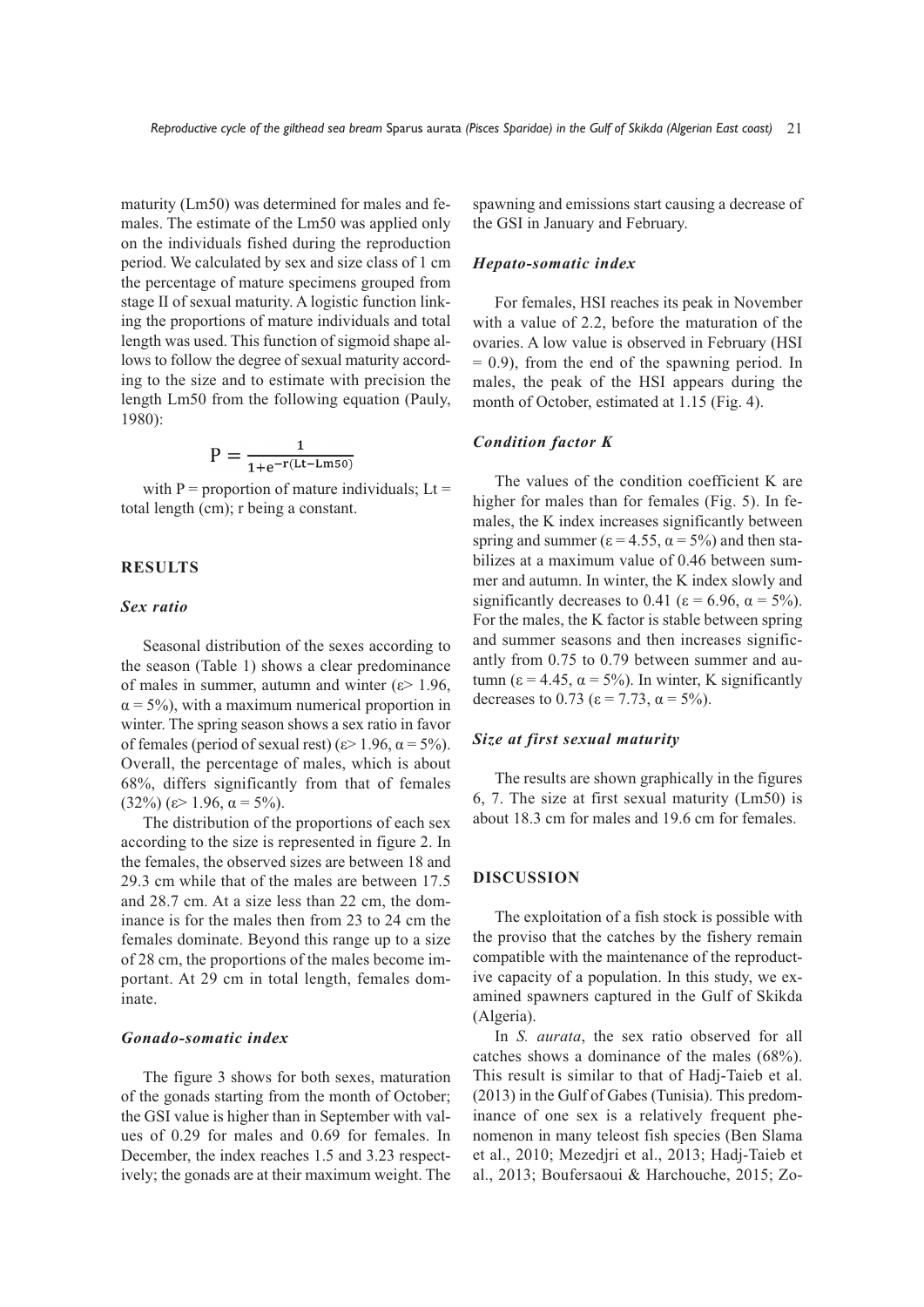

Figure 2. Length-frequency distribution of *Spaurus aurata* from the Gulf of Skikda (Algeria).



Figure 3. Variation of the gonadosomatic index for *Spaurus aurata* from the Gulf of Skikda (Algeria).



Figure 4. Variation of the hepatosomatic index for *Spaurus aurata* from the Gulf of Skikda (Algeria).



Figure 5. Variation of the condition factor (K) for *Spaurus aurata* from the Gulf of Skikda (Algeria).

uakh et al., 2016). Several hypotheses, including reproduction, displacement for food search and differential growth, may explain this trend.

The GSI allowed to follow the dynamics of the reproductive activity of *S. aurata* in the Gulf of Skikda. The reproduction period takes place over a short period; the reproduction of this species presents a single mode during an annual cycle. The reproduction period occurs from December to January. Our observations are close to those of the main authors having worked on *S. aurata* of the Mediterranean. In the Mellah lagoon (Algeria), according to Chaoui et al. (2006), spawning of *S. aurata* occurs between December and January. For Mehanna (2007), in the coasts of Port Said (Egypt), spawning spread from December to February. Hadj-Taieb et al. (2013) specify that the spawning of the gilt sea bream of the Gulf of Gabes (Tunisia) takes place from November to January.

The monthly variations of the HSI in both sexes of the sea bream on the coast of Skikda indicate that the storage of energy reserves in the liver takes place at the same time as the maturation of the gonads. The end of this last phase of the sexual cycle coincides, in the females, with the exhaustion of their liver reserves.

The seasonal evolution of the condition coefficient (K) revealed significant variations in both sexes, indicating that this coefficient is affected by the maturation of genital products. This is the case for this species of fish in the Mellah lagoon (Chaoui et al., 2006).

Knowledge of the size at first sexual maturity in fishes is essential to determine the minimum size of catch with a view to rational stock management. In *S. aurata* of the Bardawil lagoon (Egypt), Salem (2011) reported that the first sexual maturity is reached at the size of 20.5 cm for males and 22.8 cm for females. Hadj-Taieb et al. (2013) find in the Gulf of Gabes (Tunisia) a Lm50 of 17.6 cm for the males and 18.8 cm for the females. In our study, sizes of first sexual maturity are estimated to be between18.3 and 19.6 cm respectively for males and females. However, males reach sexual maturity faster than females. This would be due to the protandrous hermaphroditism observed in most sparids (Chaoui et al., 2006; Benchalel, 2010; Lechekhab et al., 2010; Hadj-Taieb et al., 2013; Boufersaoui & Harchouche, 2015).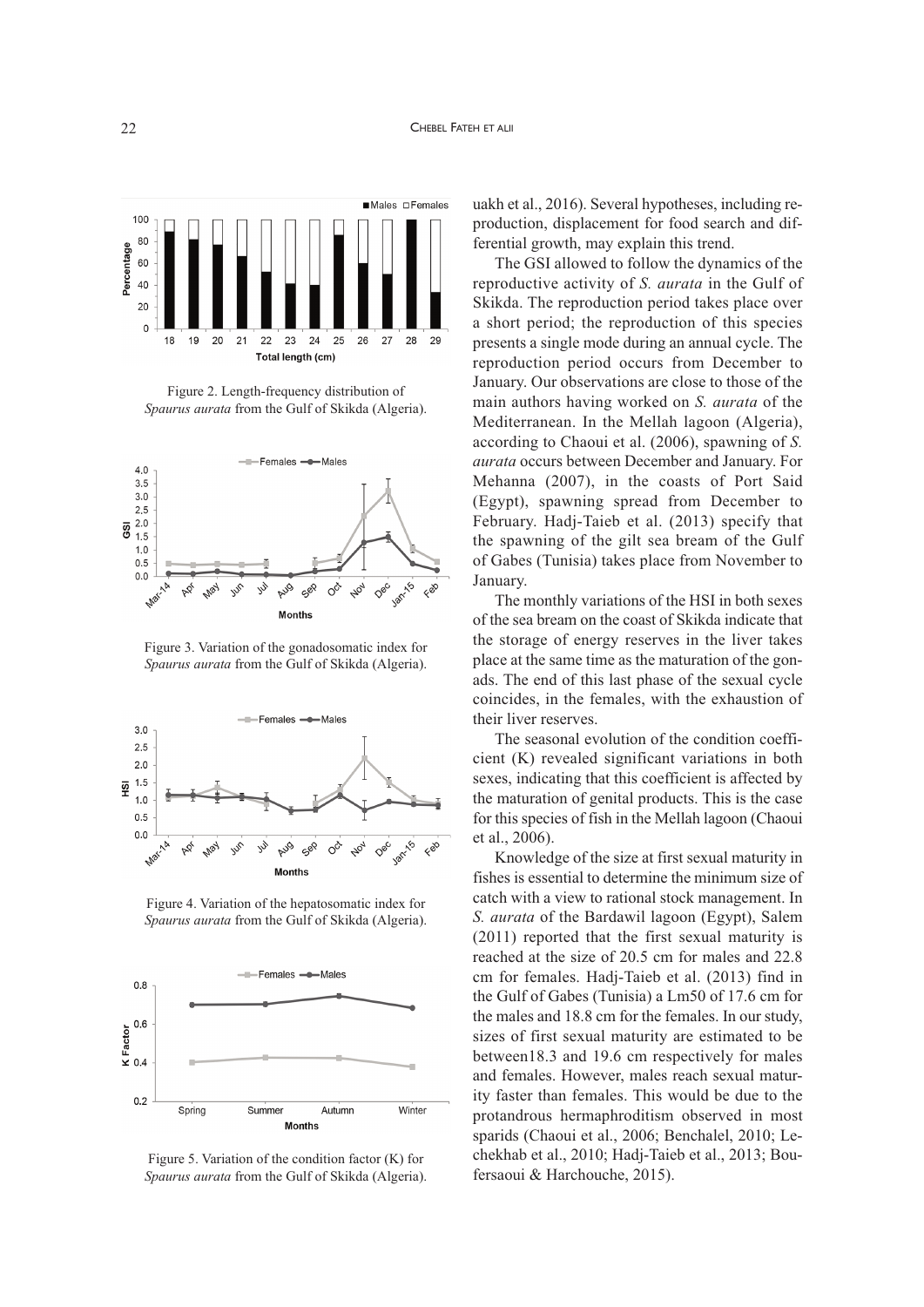

Figure 6. Size at first sexual maturity in males of *Spaurus aurata* from the Gulf of Skikda (Algeria).



Figure 7. Size at first sexual maturity in females of *Spaurus aurata* from the Gulf of Skikda (Algeria).

In conclusion, *S. aurata* of the Gulf of Skikda spawns eggs in the winter. The warming of surface water can affect the spawning period in many marine species, including subtropical species (Boufersaoui & Harchouche, 2015). Spawning is triggered by lower water temperatures. The restriction of industrial fishing ranges from May to August according to Algerian legislation, the coastal artisanal fleet continues to target individuals during the same period. It could be recommended to limit catches of small trades in this season; fisheries management should together leave sufficient numbers of juveniles to reach sexual maturity but also preserve a substantial contribution of older females to reproduction.

# **ACKNOWLEDGMENTS**

The authors would like to thank their colleague Messeded Moustafa for providing precious help to

translate this manuscript and they are grateful to the staff of National Research and Development of Fisheries and Aquaculture Centre for their generous assistance in the field work.

# **REFERENCES**

- Almuly R., Poleg-Danin Y., Gorshkov S., Gorshkova G., Rapoport B., Soller M., Kashi Y. & Funkenstein B., 2005. Characterization of the 5' flanking region of the growth hormone gene of the marine teleost, gilthead sea bream S*parus aurata*: analysis of a polymorphic microsatellite in the proximal promoter. Fisheries Science, 71: 479–490.
- Anonymous, 1998. Campagne internationale de chalutage démersal en Méditerranée (MEDITS): manuel des protocoles. Biologia Marina Mediterranea, 5: 515–572.
- Ben Slama S., Menif D., Fehri-Bedoui R. & Ben Hassine O.K., 2010. Cycle de reproduction de *Symphodus* (*Crenilabrus*) *tinca* sur les côtes nord-est de la Tunisie. Cybium, 34: 387–395.
- Benchalel W., 2010. Biologie et dynamique du sar commun *Diplodus sargus sargus* (Linnaeus, 1758) des côtes de l'est algérien. Thèse de doctorat, Université de Badji Mokhtar, Annaba, 218 pp.
- Boufersaoui S. & Harchouche K., 2015. Dynamique de la reproduction et fécondité de *Pagellus acarne* (Sparidae) de la région Centre du littoral algérien. Cybium, 39: 59–69.
- Chaoui L., Gagnaire P.A., Guinand B., Quignard J.P., Tsigenopoulos C., Kara M.H. & Bonhomme F., 2012. Microsatellite length variation in candidate genes correlates with habitat in the gilthead sea bream *Sparus aurata*. Molecular Ecology, 21: 5497–5511.
- Chaoui L., Kara M.H. & Quignard J.P., 2005. Alimentation et condition de la dorade *Sparus aurata* (Teleostei: Sparidae) dans la lagune du Mellah (Algérie Nord-Est). Cahiers de Biologie Marine, 46: 221–226.
- Chaoui L., Kara M.H., Faure E. & Quignard J.P., 2006. Growth and reproduction of the gilthead seabream *Sparus aurata* in Mellah lagoon (north-eastern Algeria). Scientia Marina, 70: 545–552.
- Chaoui L., Kara M.H., Quignard J.P., Faure E. & Bonhomme F., 2009. Strong genetic differentiation of the gilthead sea bream *Sparus aurata* (L., 1758) between the two western banks of the Mediterranean. Comptes Rendus Biologies, 332: 329–335.
- Ferrari I. & Chieregato A.R., 1981. Feeding habits of juvenile stages of *Sparus auratus* L., *Dicentrarchus labrax* L. and *Mugilidae* in a brackish embayment of the Po River delta. Aquaculture, 25: 243–257.
- Hadj-Taieb A., Ghorbel M., Hadj-Hamida N. B. & Jarboui O., 2013. Sex ratio, reproduction, and growth of